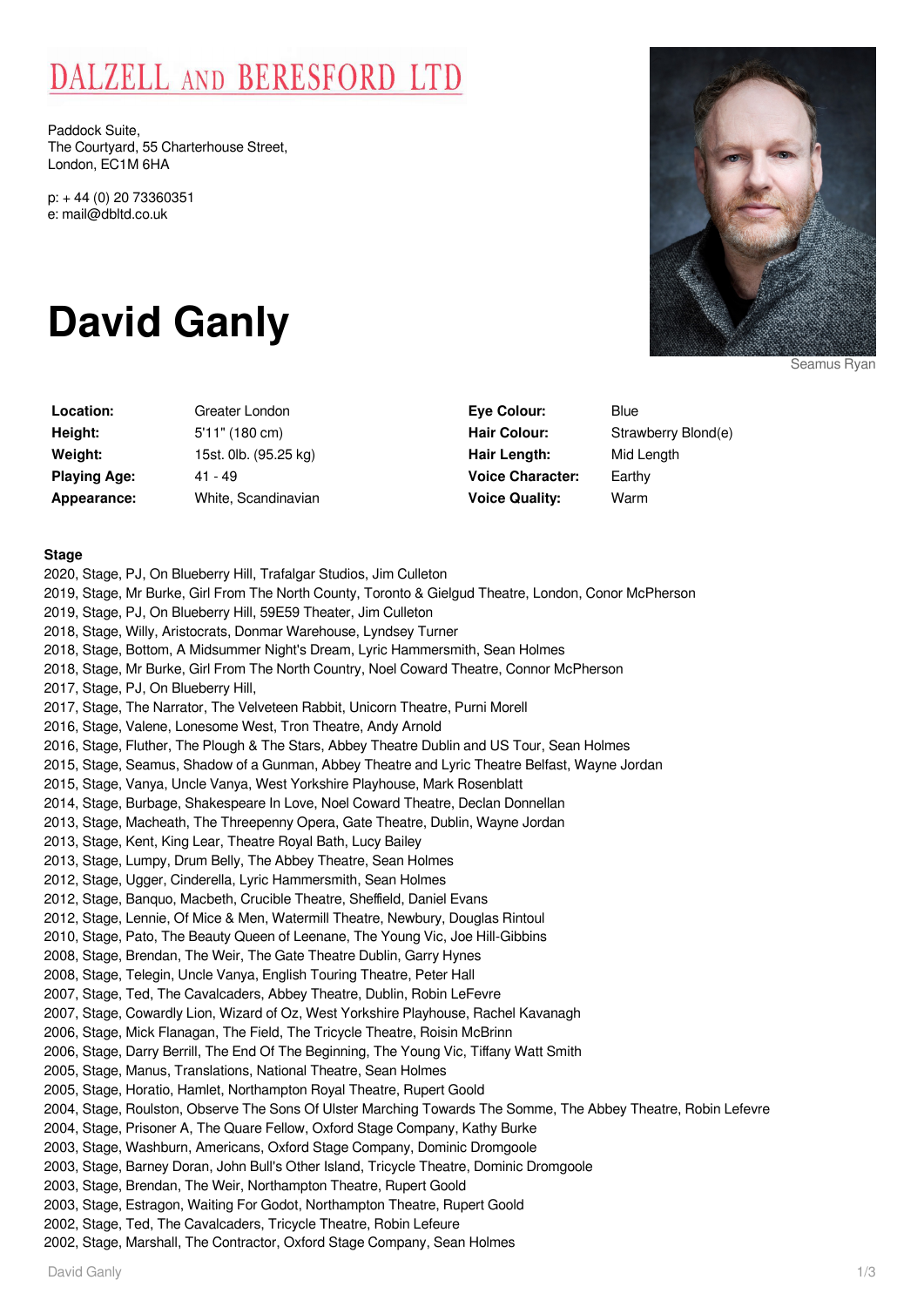- 2001, Stage, Matthew Mugg 2000-01, Doctor Dolittle, No 1 Tour, Steven Pimlott
- 1999, Stage, Father Welsh, The Lonesome West, Broadway Lyceum Theatre, Garry Hynes
- 1998, Stage, Hampy O'Brien, Amphibians, Billy Roach Wexford, Billy Roach
- 1998, Stage, Gerry Evans, Dancing At Lughnasa, Salisbury Playhouse, Rupert Goold
- 1998, Stage, Freddy Miles, The Talented Mr Ripley, Watford Palace Theatre, Giles Croft
- 1997, Stage, Socretes, Shoot The Crow, David Theatre Co, David Parnell
- 1997, Stage, Father Welsh, The Leenane Trilday-The Lonesome West, Royal Court Theatre, Garry Hynes
- 1996, Stage, Bassanio, The Merchant Of Venice, Belfast Lyric Theatre, David Grant
- 1995, Stage, Ned/Tom, Philadelphia Here I Come, Abbey Theatre, Brian Brady
- 1995, Stage, Joe, The Risen People, Dublin Gaeity Theatre, Caroline Fitzgerald
- 1994, Stage, Jack Clitheroe, The Plough And The Stars, Second Age, Peter Sheridan

#### **Musical**

- 2017, Musical, Bank Manager, Once, Landmark Productions, John Tiffany
- 2011, Musical, Lion, The Wizard of Oz, Really Useful Group, Jeremy Sams
- 2009, Musical, Amos, Chicago, Cambridge Theatre, Walter Bobbie
- 2002, Musical, Dave, The Full Monty, Prince Of Wales Theatre, Jack O'Brien
- 2000, Musical, Mathew Mugg, Doctor Dolittle Tour, Steven Pimlott

# **Television**

- 2020, Television, Trevor, Casualty, BBC, Andy Newberry
- 2020, Television, Detective McCracken, Ridley Road, Red Productions / BBC, Lisa Mulcahy
- 2019, Television, Greg Brewer, Silent Witness, BBC, Thaddeus O'Sullivan
- 2015, Television, Billy Salman, Holby City, David Innes Edwards, BBC
- 2013, Television, Ben Dunne, Citizen Charlie, RTE, Kenny Gleenan
- 2004, Television, Jacob Trimble, Doctors, BBC Television,
- 1997, Television, Pablo, Upwardly Mobile, RTE,

#### **Feature Film**

2007, Feature Film, Aiden Kearsley, DOROTHY MILLS, Fedelite/Octagon films, AGNES MERLET 2007, Feature Film, Doctor, Body of Lies, Warner Brothers, Ridley Scott 2007, Feature Film, Prison Warder, Hippie Hippie Shake, Beeban Kidron

1995, Feature Film, Cop, Spacetruckers,

# **Credits**

2014, Film, Tink, Sunset Song, Hurricane Films, Terence Davies 1993, Film, Liam, Widow's Peak, Oceansound Limited, John Irvin

#### **Accents & Dialects**: (\* = native)

Irish-Southern, Black Country, Manchester, Glasgow, Donegal, Australian, Welsh-Standard, Yorkshire, American-Midwest, American-New York, American-Standard, American-Southern States, Edinburgh, Belfast, London, Dublin\*, Kerry, Cork, Irish-Northern

**Languages**: (\* = Native/Fluent) French, English\*, Gaelic

# **Music & Dance:** (\* = highly skilled)

Keyboards, Baritone\*, Opera, Piano, Contemporary Dance, Choreography, Jive, Guitar\*, Blues\*, Cabaret Singing\*, Jazz Singing, Ballad\*, Folk Singing\*

#### **Performance**:

Singer-Professional, Musical Comedy

# **Sports:** (\* = highly skilled)

Bowling, Running, Snooker, Basketball\*, Tennis\*, Pool, Baseball\*, Football, Cricket, Swimming, American Football\*, Rugby\*

# **Other Skills**:

Composer, Improvisation, Painting

# **Training**:

Trinity College Dublin.